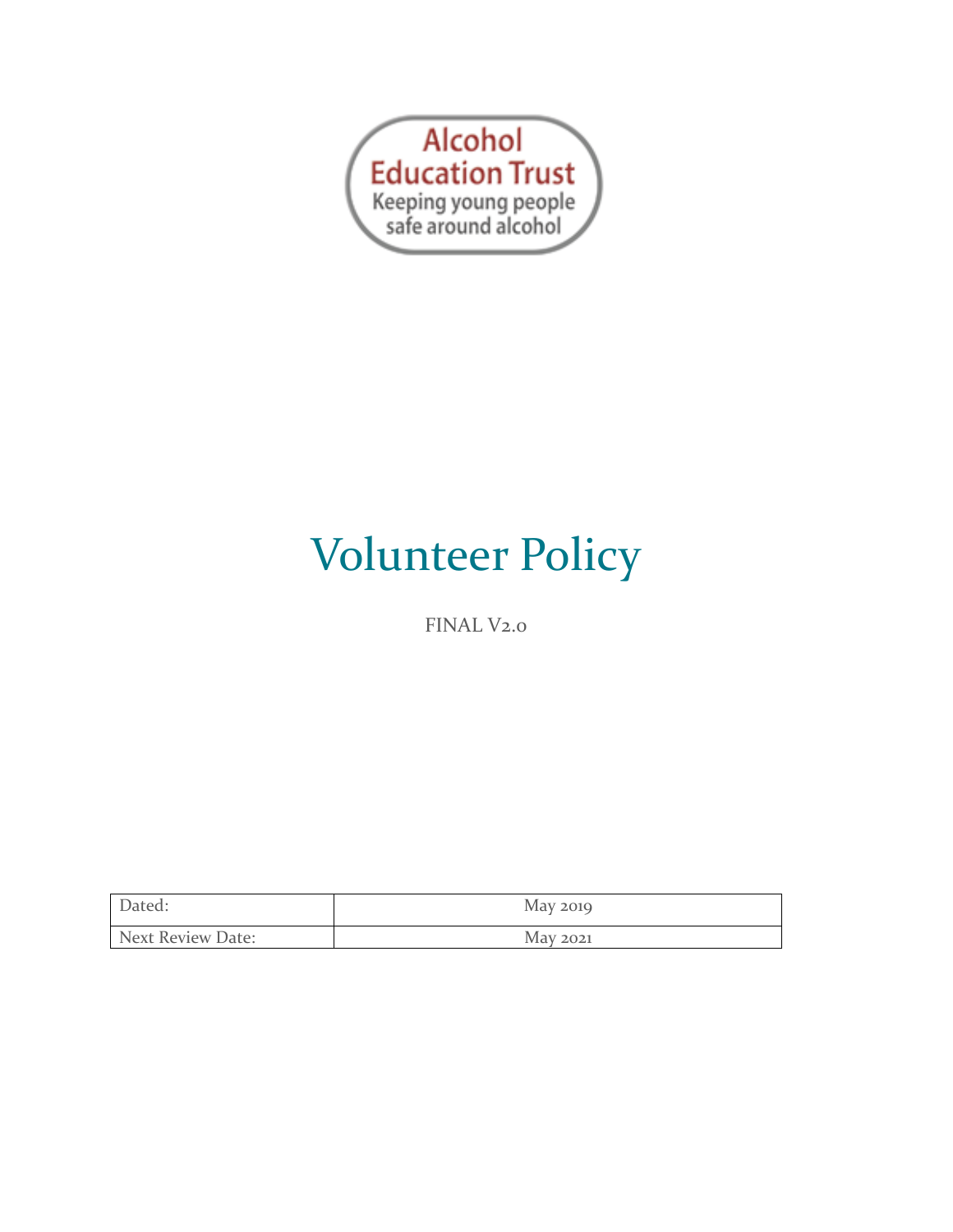# VOLUNTEER POLICY

#### 1.0 Introduction

The Alcohol Education Trust recognises that volunteers can make a valuable contribution to the work of the trust and it strives to be a 'volunteer friendly' organisation. This document sets out the principles, practices and procedures for the engagement of volunteers.

#### 2.0 Definition

Volunteers are individuals who offer their experience, knowledge and skills to the Alcohol Education Trust, free of charge, with the aim of helping the trust to raise funds 0r achieve its' service objectives.

# 3.0 Principles

When engaging volunteers the Alcohol Education Trust will apply the following principles:

- o Volunteers will not take the place of an existing employees post, nor any tasks or projects which (within the past two years) were done by paid employees whose posts have since been removed
- o The trust recognises that volunteers have the choice to undertake an activity or not
- o The trust expects volunteers to be committed to its work and its ethos
- o The trust recognises volunteers as a valuable contributor to its work and of the individual skills of each volunteer

# 4.0 Engagement of Volunteers

The Alcohol Education Trust does not use volunteers on a regular basis - primarily we engage volunteers to support with our fundraising events, but they may also be engaged for other activities from time to time. The Chief Executive will assess the suitability of all volunteers and will provide them with a 'Volunteer Code of Conduct' as shown in Appendix A.

#### 5.0 Equal Opportunities

All individuals irrespective of race, gender, disability, sexuality, age or marital status will be welcomed as volunteers. If a prospective volunteer demonstrates hostility to, or a clear lack of support for equal opportunity policy then he/she will be deemed unsuitable for a volunteer position.

#### 6.0 Termination of Volunteers Role

Where appropriate, the volunteer may be asked to leave by the Chief Executive. In all cases the volunteer will be entitled to an explanation of the decision.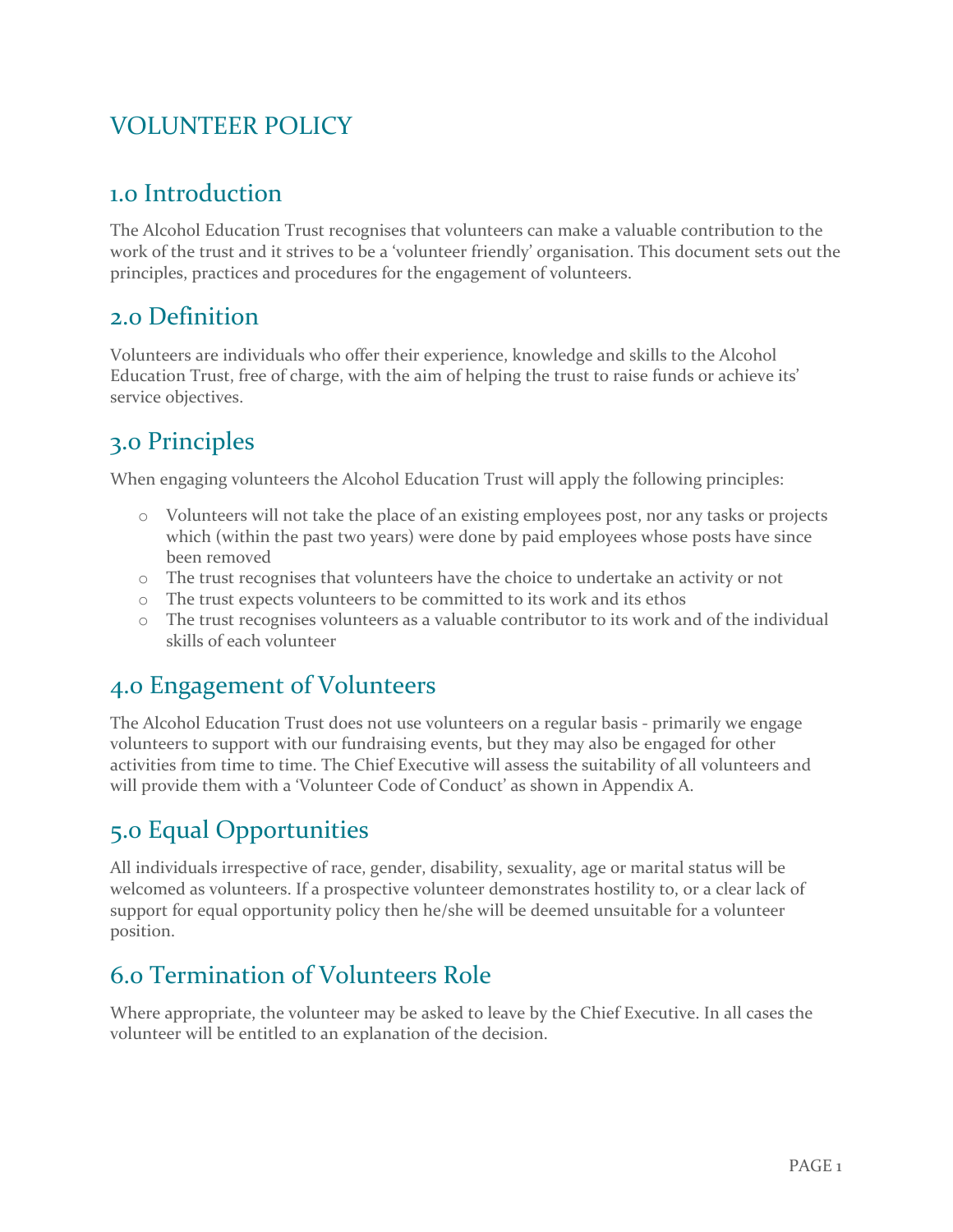#### 7.0 Discipline & Grievance

Volunteers will not be subject to the Alcohol Education trust disciplinary procedures. Correspondingly, volunteers will not have access to the Alcohol Education Trust grievance procedures. However, volunteers will be entitled to use the Alcohol Education Trusts Complaints procedure. Where appropriate, the complaint will be investigated fully by the Chief Executive.

#### 8.0 Expenses

All volunteer expenses must be agreed in advance with the Chief Executive.

#### 9.0 Insurance

Volunteers will be covered by the Alcohol Education Trusts insurance for employers, public liability and professional indemnity where appropriate. If volunteers use their own vehicle whilst volunteering for the trust they must ensure they have the appropriate insurance cover, driving licence and MOT certificates.

#### 10.0 Monitoring & Review

It is the responsibility of the Chief Executive to annually review the operation of this policy to ensure that it is in accordance with the Equal Opportunity Policy.

Cone  $\begin{picture}(120,20) \put(0,0){\line(1,0){10}} \put(15,0){\line(1,0){10}} \put(15,0){\line(1,0){10}} \put(15,0){\line(1,0){10}} \put(15,0){\line(1,0){10}} \put(15,0){\line(1,0){10}} \put(15,0){\line(1,0){10}} \put(15,0){\line(1,0){10}} \put(15,0){\line(1,0){10}} \put(15,0){\line(1,0){10}} \put(15,0){\line(1,0){10}} \put(15,0){\line($ 

---------------------------------------------------------

Chief Executive

Date May 2019